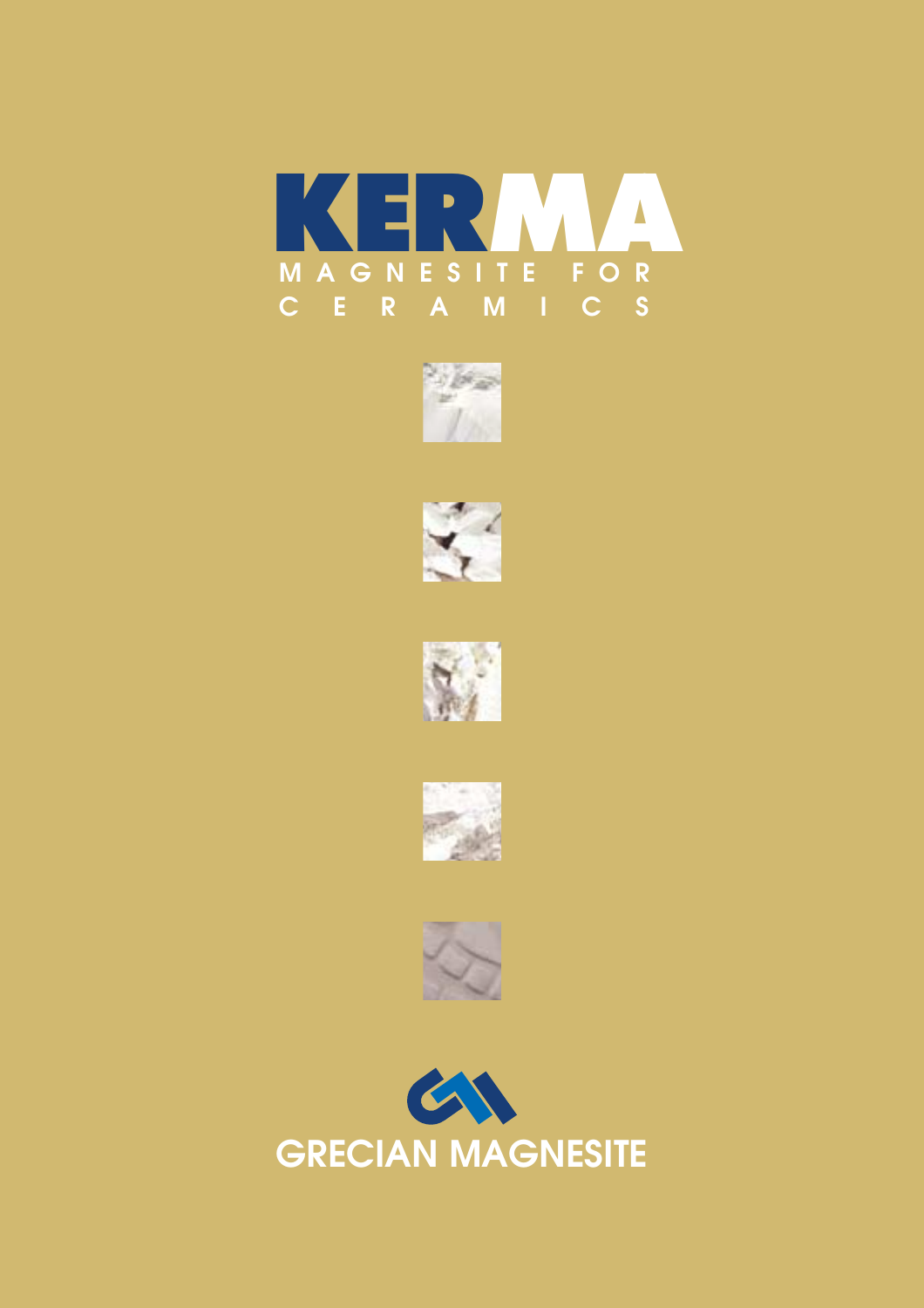# **KERMA** FOR THE BEST **ENGOBE**

- **KERMA**<sup>®</sup> based engobe like other types of engobe (calcined alumina, dolomite) - is applied on the reverse side of the tiles, just before their introduction into the kiln. Its high refractoriness prevents the tiles from sticking on the kiln rollers at high temperatures, resulting in trouble - free production.
- Compared with other minerals used, like Al2O3, **KERMA** has low abrasion and thus protects the kiln rollers from wear.
- Furthermore, superwhite *KERMA* gives an exceptionally attractive *finish* to the reverse side of the tiles.
- **KERMA**<sup>o</sup>'s fine qualities make its price the best value for money proposition to the ceramics industry.





### $\overline{K}$  **F**<sub> $\overline{K}$  **M** $\overline{A}$ <sup> $\overline{B}$ </sup> for magnesium rich **FRITS** and **GLAZES**</sub>

- *KERMA* ensures high quality frits and glazes at both low and high temperatures.
- At high temperatures *KERMA* functions as an active fluxing agent and produces glazes with smooth, buttery surface.
- At low temperatures *KERMA* is refractory and provides opacity and matteness.
- **KERMA**<sup>°</sup> due to its low iron is guaranteed to leave the color of frits and glazes unaffected.
- **KERMA**<sup>®</sup> is the richest source of Magnesium.
- It has the best cost / performance ratio of all mineral sources of magnesium



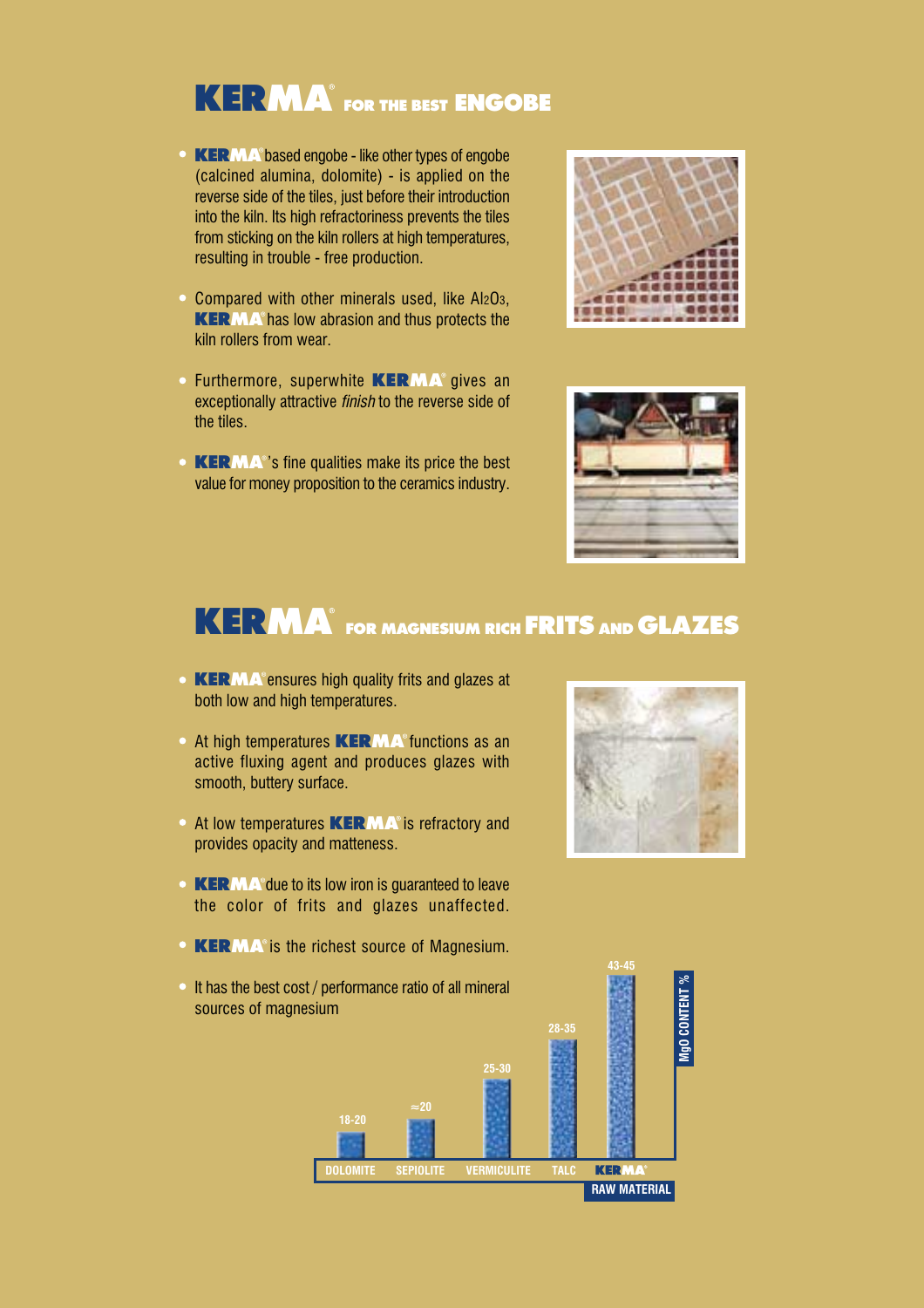# $\overline{K}$  **F** $\overline{R}$  **M** $\overline{A}$  for high performance **CERAMICS**

Quality improvement of gres porcelanato tiles

The addition of 2-4% of *KERMA* improves the performance of feldspars in gres porcelanato tiles. MgO reacts with albite and produces fluxing phases, resulting in a final product with very low porosity. It is the most efficient fluxing agent for low quality feldspars.

• Energy cost savings

The addition of **KERMA** into the body of porcelain tiles decreases the firing temperature and the thermal cycle.

Dimensional stability of end products and enhanced mechanical properties.

**KERMA**<sup>°</sup> decomposes at 600 <sup>o</sup>C, lower than the decomposition temperature of the rival products ( $> 800$  <sup>O</sup>C and  $> 900$ <sup>O</sup>C respectively). The ceramic body is still porous and thus the CO2 does not cause deformation, cracks and bubbles.

**KERMA**<sup>*s*</sup> has a very low iron content and assures the whiteness of the final product.

| ADDIIIUN UF NAW MAUNESIIE IN UNES FUNGELANAIU DUDT |                      |                                                               |                            |                                   |                                   |
|----------------------------------------------------|----------------------|---------------------------------------------------------------|----------------------------|-----------------------------------|-----------------------------------|
|                                                    | <b>T</b> max<br>(°C) | KERMA®<br>$(% \mathcal{L}_{0}^{\prime }\cap \mathcal{L}_{1})$ | <b>Shrinkage</b><br>$(\%)$ | <b>Water</b><br><b>Absorption</b> | <b>Bending</b><br><b>Strength</b> |
|                                                    |                      | 0                                                             | 17,65                      | 6,36                              |                                   |
|                                                    | 1120                 | $\overline{2}$                                                | 22,71                      | 3,02                              |                                   |
|                                                    |                      | 4                                                             | 23,20                      | 1,71                              |                                   |
|                                                    |                      | $\Omega$                                                      | 18,27                      | 4,33                              | 45,53                             |
|                                                    | 1130                 | $\overline{2}$                                                | 20,85                      | 1,12                              | 52,15                             |
|                                                    |                      | 4                                                             | 26,90                      | 0,26                              | 51,29                             |
|                                                    |                      | $\Omega$                                                      | 26,00                      | 0,40                              |                                   |
|                                                    | 1150                 | $\overline{c}$                                                | 28,20                      | 0.05                              |                                   |
|                                                    |                      | 4                                                             | 27,50                      | 0.05                              |                                   |

#### **ADDITION OF RAW MAGNESITE IN GRES PORCELANATO BODY**





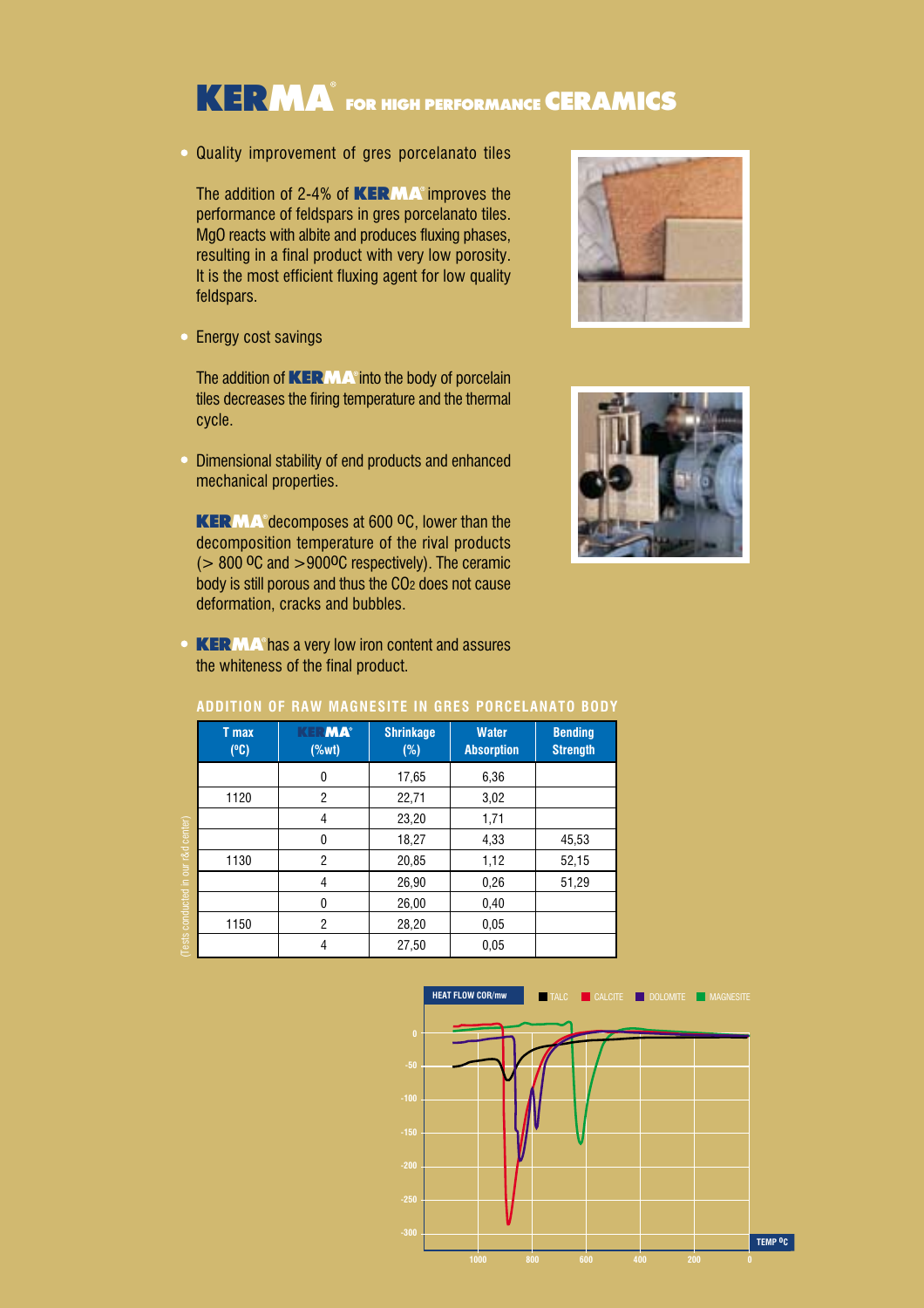

**KERMA**<sup>o</sup> is the brand name of a series of magnesite products specially developed for the ceramics industry.

**KERMA**<sup>®</sup> is already successfully used in Italy, Spain, Portugal and Greece, improving both the manufacturing process and the end - product quality.

#### Why **KERMA<sup>®</sup>?**

**Superwhite** 

Low iron

Highly consistent in terms of chemical and physical characteristics

Environmentally friendly

**KERMA**<sup>°</sup> meets the high standards of the ceramics industry.

### *APPLICATIONS*

- THE BEST ENGOBE
- **MAGNESIUM RICH FRITS AND GLAZES**
- **HIGH PERFORMANCE CERAMICS**